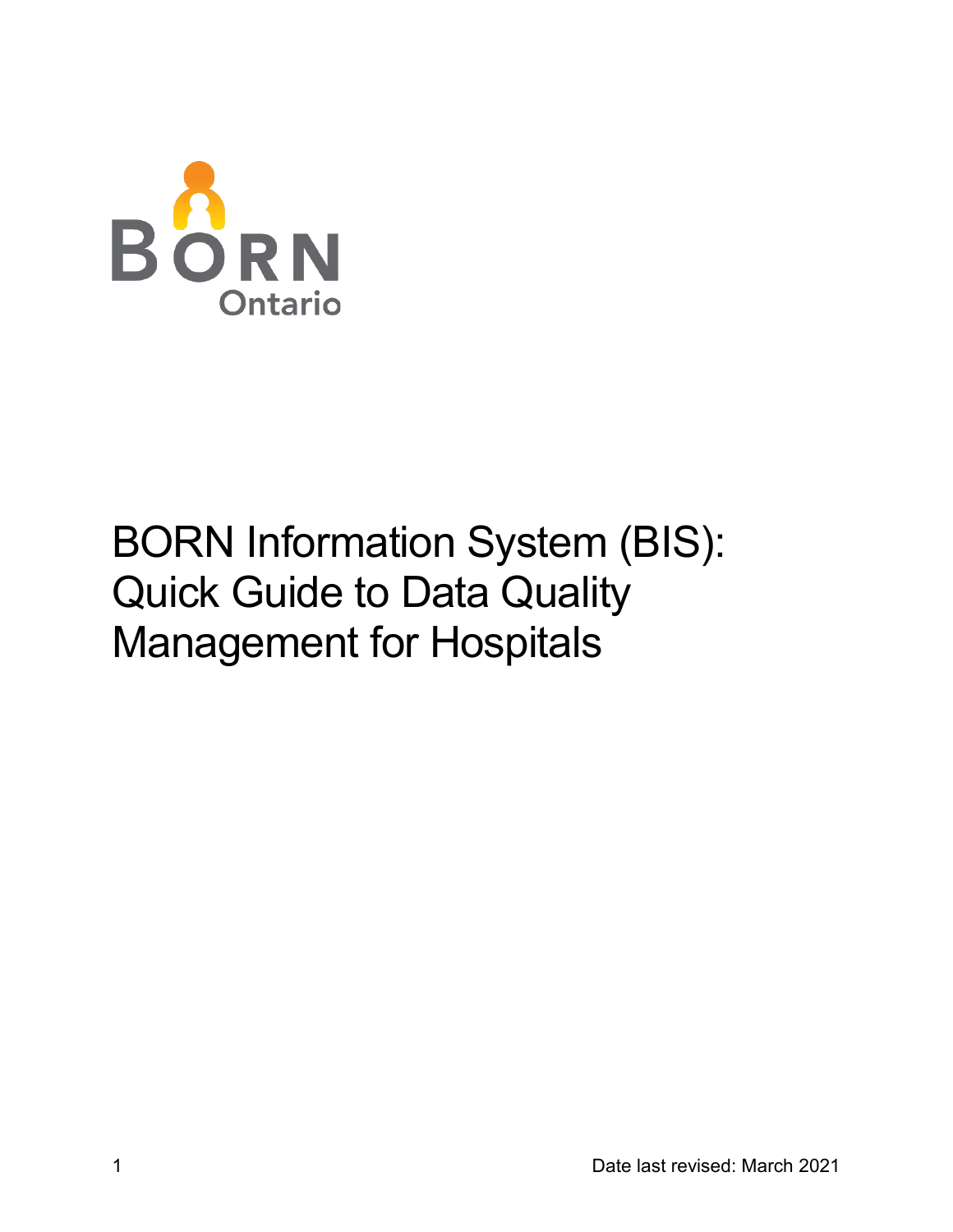

#### **Table of Contents**

| Step 2: Review 'Maternal Infant Cross Encounter Discrepancy' Report 6 |  |
|-----------------------------------------------------------------------|--|
|                                                                       |  |
|                                                                       |  |
|                                                                       |  |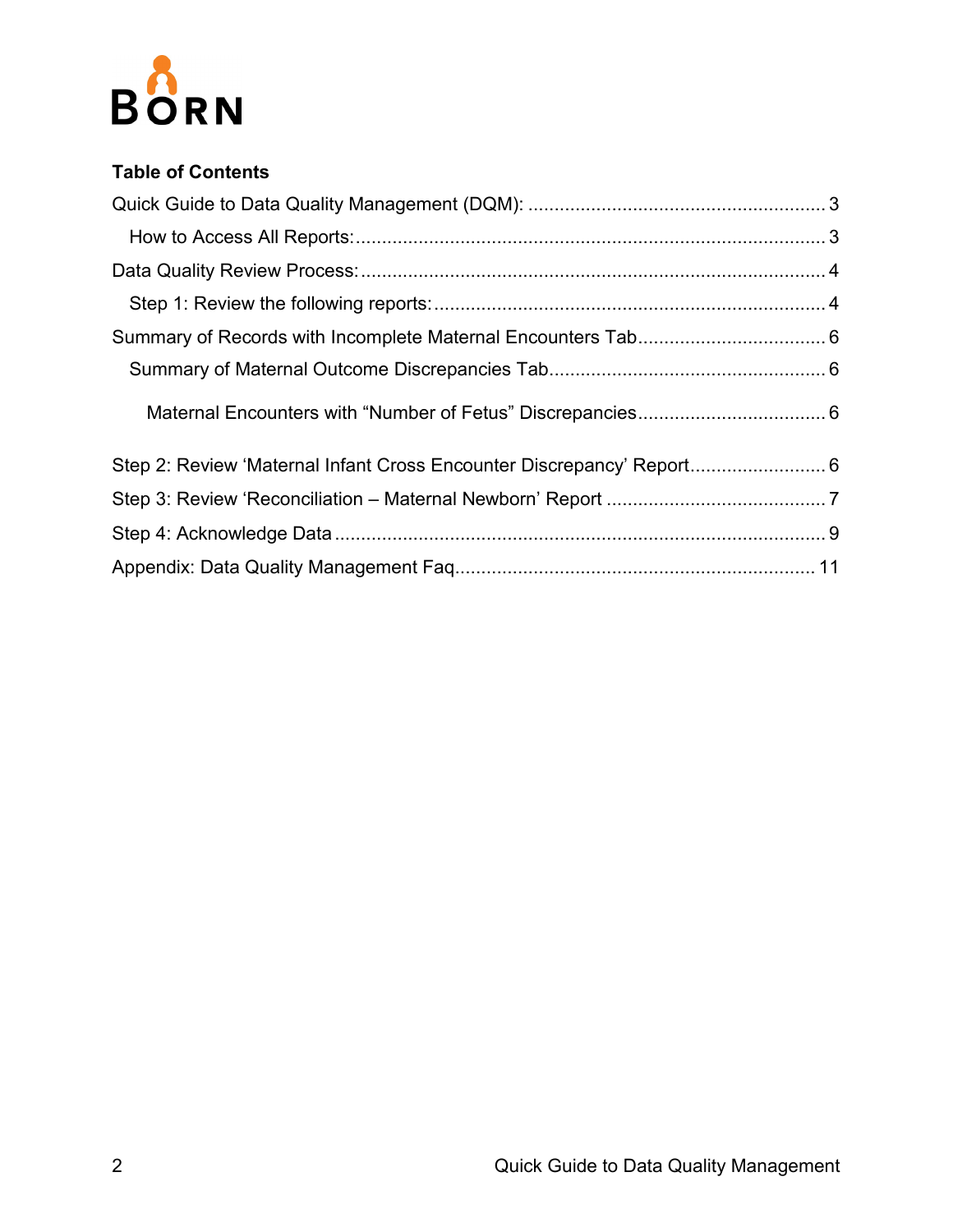

## <span id="page-2-0"></span>**Quick Guide to Data Quality Management (DQM): For Monthly Data Completion, Correction & Reconciliation**

BORN is committed to high quality data to meet its mandate of being the authoritative source for maternal and child information. Clinicians, decision makers, policy makers, and researchers rely on valid and reliable data to support program management, benchmarking, evaluation, and quality improvement.

Ensuring data completeness and acknowledgement needs to be done monthly in order for the Maternal Newborn Dashboard and NICU Dashboard to display data for hospitals.

#### <span id="page-2-1"></span>**How to Access All Reports:**

- 1. Go to **'Reports'** which is located on the top menu bar of the BORN Information System (BIS) landing page.
- 2. Click on the **'Monthly Data Quality Reports'** tab.
- 3. Make your selection from the list of Data Quality Reports.

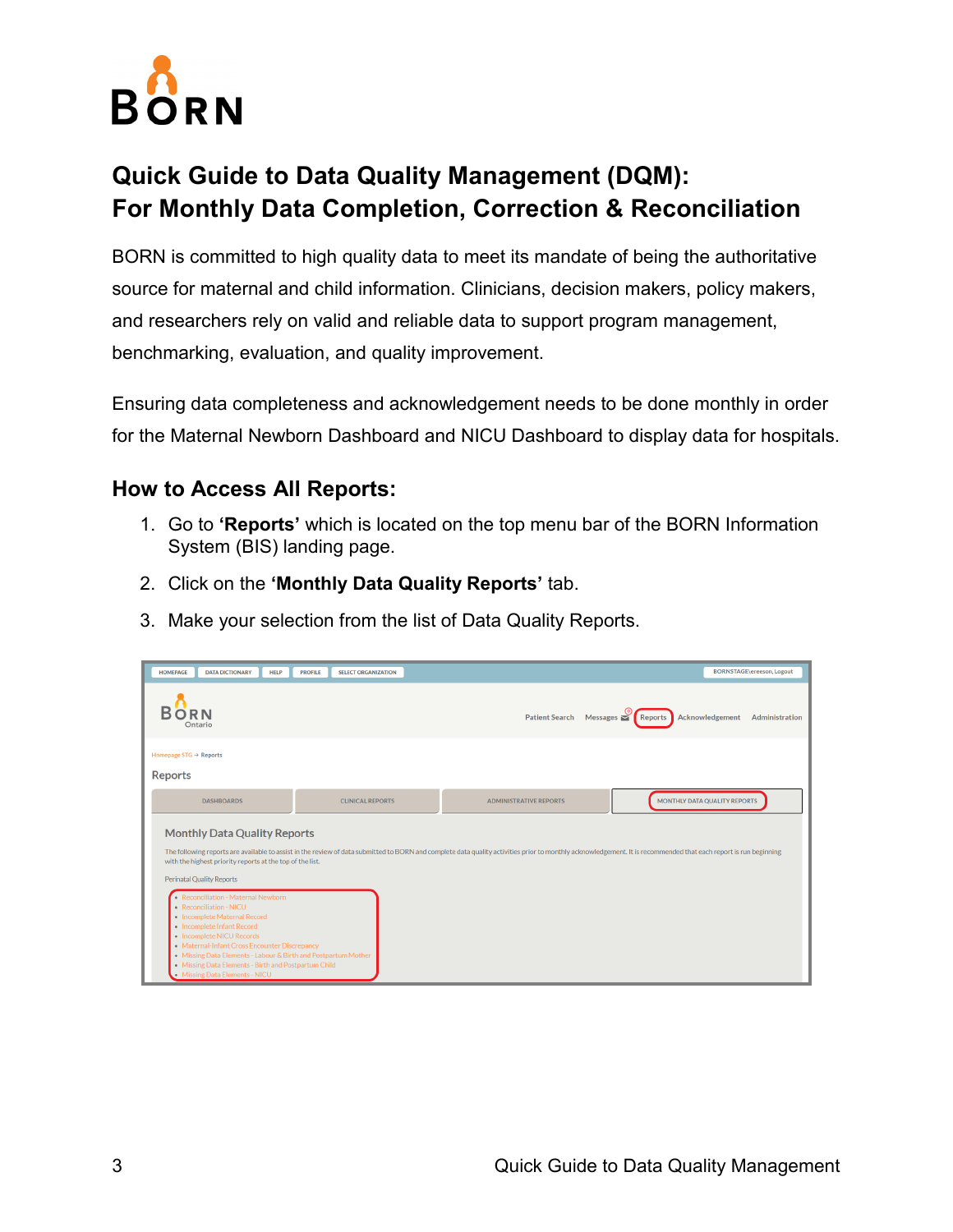

4. You can also access the Monthly Data Quality Reports and other Administrative Reports in the Administrative Reports tab.

| <b>HOMEPAGE</b>                                      | <b>DATA DICTIONARY</b>        | <b>HELP</b> | <b>PROFILE</b> | <b>SELECT ORGANIZATION</b> |                                                                                                                                         | <b>BORNSTAGE\ereeson, Logout</b> |
|------------------------------------------------------|-------------------------------|-------------|----------------|----------------------------|-----------------------------------------------------------------------------------------------------------------------------------------|----------------------------------|
| <b>BORN</b>                                          | Ontario                       |             |                |                            | <b>Patient Search</b><br>Messages<br>Acknowledgement<br>Reports                                                                         | Administration                   |
| Homepage STG $\rightarrow$ Reports<br><b>Reports</b> |                               |             |                |                            |                                                                                                                                         |                                  |
|                                                      | <b>DASHBOARDS</b>             |             |                | <b>CLINICAL REPORTS</b>    | <b>ADMINISTRATIVE REPORTS</b><br>MONTHLY DATA QUALITY REPORTS                                                                           |                                  |
|                                                      | <b>Administrative Reports</b> |             |                |                            | To open and view the Reporting Guide for Administrative Reports please click on this link: Reporting_Guide_for_Hospital_Users_Admin.pdf |                                  |

## <span id="page-3-0"></span>**Data Quality Review Process:**

#### <span id="page-3-1"></span>**Step 1: Review the following reports:**

- 'Incomplete Maternal Records'
- 'Incomplete Infant Records'

Note: You will have to run each report separately. The number of live and stillbirths is reported on the Incomplete Infant Record report.

- 1. Go to **'Reports'** which is located on the BIS top menu bar
- 2. Click on the **'Monthly Data Quality Reports'** tab and select **Incomplete Maternal Records.**

| <b>DATA DICTIONARY</b><br><b>HELP</b><br><b>HOMEPAGE</b>                                                                                                                                                                                                                                                                                                             | <b>PROFILE</b><br><b>SELECT ORGANIZATION</b> |                               | <b>BORNSTAGE\ereeson, Logout</b>                                                                                                                                                                                 |
|----------------------------------------------------------------------------------------------------------------------------------------------------------------------------------------------------------------------------------------------------------------------------------------------------------------------------------------------------------------------|----------------------------------------------|-------------------------------|------------------------------------------------------------------------------------------------------------------------------------------------------------------------------------------------------------------|
| R N<br>Ontario                                                                                                                                                                                                                                                                                                                                                       |                                              | <b>Patient Search</b>         | Acknowledgement<br>Messages $\geq$<br>Administration<br>Reports                                                                                                                                                  |
| Homepage STG $\rightarrow$ Reports                                                                                                                                                                                                                                                                                                                                   |                                              |                               |                                                                                                                                                                                                                  |
| <b>Reports</b>                                                                                                                                                                                                                                                                                                                                                       |                                              |                               |                                                                                                                                                                                                                  |
| <b>DASHBOARDS</b>                                                                                                                                                                                                                                                                                                                                                    | <b>CLINICAL REPORTS</b>                      | <b>ADMINISTRATIVE REPORTS</b> | MONTHLY DATA QUALITY REPORTS                                                                                                                                                                                     |
| <b>Monthly Data Quality Reports</b><br>with the highest priority reports at the top of the list.                                                                                                                                                                                                                                                                     |                                              |                               | The following reports are available to assist in the review of data submitted to BORN and complete data quality activities prior to monthly acknowledgement. It is recommended that each report is run beginning |
| <b>Perinatal Quality Reports</b>                                                                                                                                                                                                                                                                                                                                     |                                              |                               |                                                                                                                                                                                                                  |
| - Reconciliation - Maternal Newborn<br>Reconciliation - NICU<br>. Incomplete Maternal Record<br>· Incomplete Infant Record<br>· Incomplete NICU Records<br>• Maternal-Infant Cross Encounter Discrepancy<br>. Missing Data Elements - Labour & Birth and Postpartum Mother<br>. Missing Data Elements - Birth and Postpartum Child<br>• Missing Data Elements - NICU |                                              |                               |                                                                                                                                                                                                                  |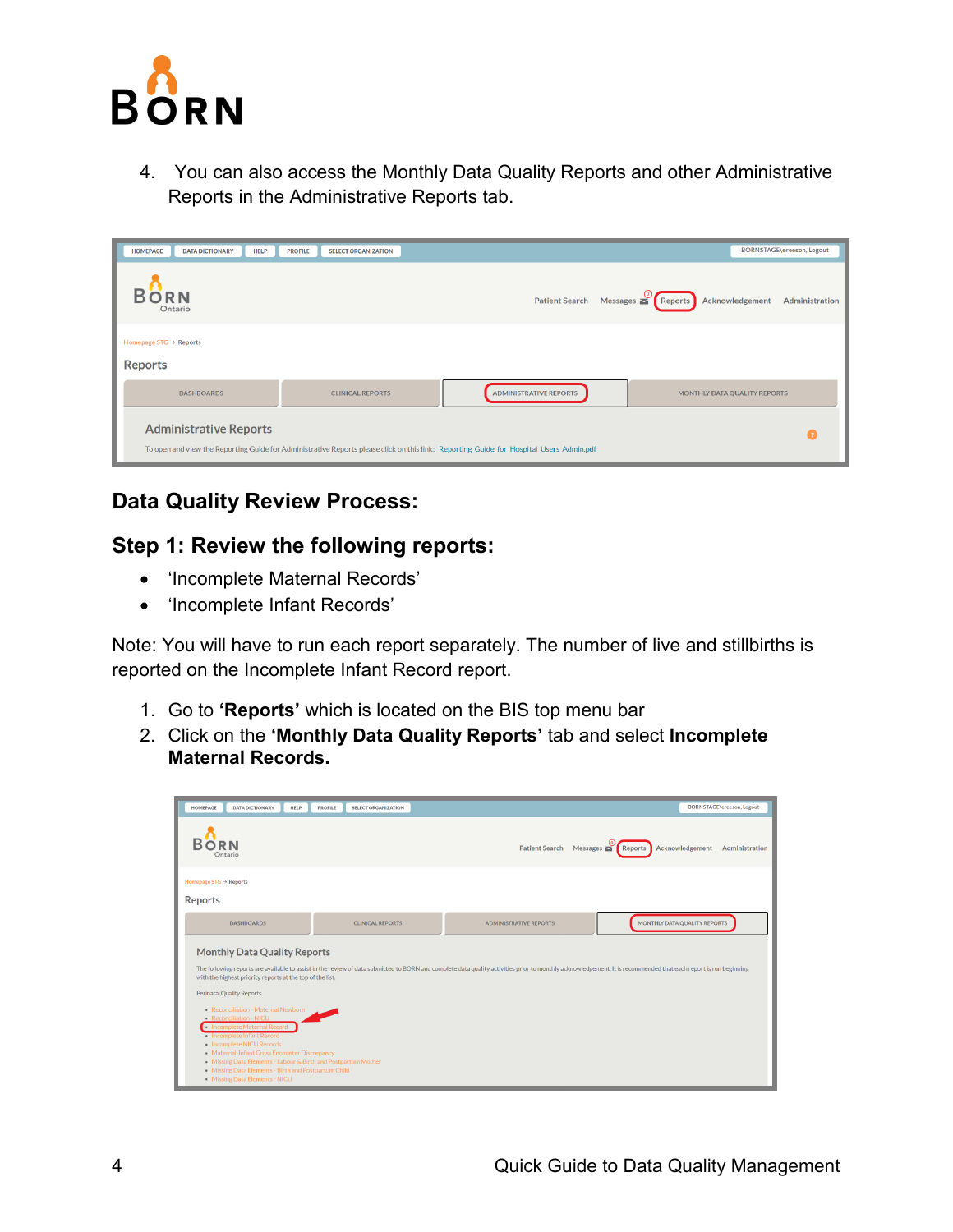

3. A new window will open - select the date range you are looking for and click 'View Report.' To export to Excel, select the floppy disk icon in the center of the top section.

| Incomplete Maternal Record                                    |                                                                                       |                                      |                           |   |                    |
|---------------------------------------------------------------|---------------------------------------------------------------------------------------|--------------------------------------|---------------------------|---|--------------------|
| Admission<br>1/1/2020<br>Start Date:                          | 僃                                                                                     | Admission<br>End Date:               | 3/31/2020                 | 霝 | <b>View Report</b> |
| Organization<br><b>Hospital Site</b><br>$\checkmark$<br>Type: |                                                                                       | Calendar:                            | Fiscal<br>$\check{ }$     |   |                    |
| Organization:                                                 | v                                                                                     | Show Batch<br>Upload<br>Information: | <b>No</b><br>$\checkmark$ |   |                    |
| of 8<br>К                                                     | <b>Service Street</b><br>$\triangleright$<br>$\leftrightarrow$<br>100%<br>$\check{ }$ | ᆸᆺ                                   | Find   Next               |   |                    |
| Document Map                                                  | <b>Incomplete Maternal</b>                                                            | Word                                 |                           |   |                    |
| Incomplete Maternal Record<br>$\Box$                          | <b>BORN</b>                                                                           |                                      |                           |   |                    |
| Labour/birth and postpartum                                   | Labour/birth and postpartum maternal summ                                             | Excel<br>յիդ                         |                           |   |                    |
| Summary of records with inco                                  | Alexandra Marine & General Hospital, admissions from 01-Jan-                          |                                      |                           |   |                    |

4. The number and type of incomplete records will display on the first tab (summary tab) of the report indicating the number of records requiring investigation and correction. Click the other tabs of the report for more information regarding the type of error (includes draft encounters, missing encounters, disposition discrepancies, missing admission dates, etc.) and personal health information (i.e. OHIP number and chart number)

| <b>Incomplete Maternal Record</b>                                     |  |  |  |  |  |  |  |  |  |  |
|-----------------------------------------------------------------------|--|--|--|--|--|--|--|--|--|--|
| Admission<br>1/1/2020<br>ħ<br><b>Start Date:</b>                      |  |  |  |  |  |  |  |  |  |  |
| Organization<br><b>Hospital Site</b><br>◡<br>Type:                    |  |  |  |  |  |  |  |  |  |  |
| Organization: Hospital X                                              |  |  |  |  |  |  |  |  |  |  |
| of 8<br>$\rightarrow$<br>ÞI<br>IК<br>1<br>$\leftarrow$                |  |  |  |  |  |  |  |  |  |  |
| Document Map                                                          |  |  |  |  |  |  |  |  |  |  |
| Incomplete Maternal Record<br>$\Box$                                  |  |  |  |  |  |  |  |  |  |  |
| Labour/birth and postpartum maternal summary                          |  |  |  |  |  |  |  |  |  |  |
| Summary of records with incomplete maternal encounters                |  |  |  |  |  |  |  |  |  |  |
| Summary of maternal outcome discrepancies                             |  |  |  |  |  |  |  |  |  |  |
| Summary of maternal records in match queue                            |  |  |  |  |  |  |  |  |  |  |
| Encounters with missing maternal dates of admission within date range |  |  |  |  |  |  |  |  |  |  |
| Encounters with missing maternal dates of admission out of date range |  |  |  |  |  |  |  |  |  |  |
| Summary of maternal records requiring matching                        |  |  |  |  |  |  |  |  |  |  |
| <b>Report version history</b>                                         |  |  |  |  |  |  |  |  |  |  |

- 5. To investigate individual incomplete records:
	- a. Copy and paste the OHIP number or client code into the BIS **Patient Search** field.
	- b. Review the record and make necessary corrections
	- c. Re-submit the record ensuring the data is complete and accurate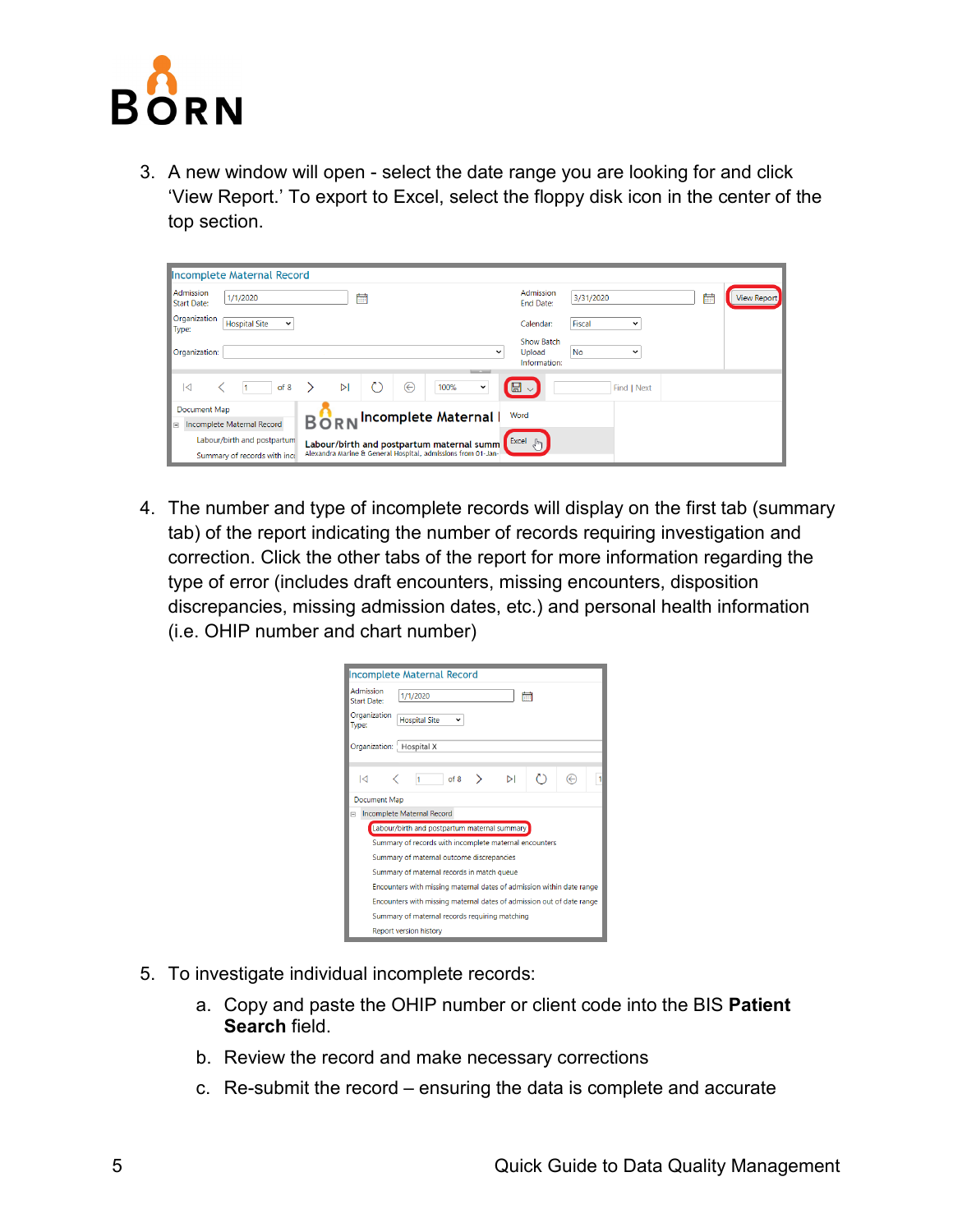

## <span id="page-5-0"></span>**Summary of Records with Incomplete Maternal Encounters Tab**

- This tab shows encounters are either not created or not submitted
- Correct the records written in red text.
- Zeros (0) under link to child record means linked baby records for this client are missing.

|           | B O R N <sup>Incomplete Maternal Record Report</sup>   |        |  |                                            |                           |                   |                   |              |            |                            |                                        |                                |                                                      |
|-----------|--------------------------------------------------------|--------|--|--------------------------------------------|---------------------------|-------------------|-------------------|--------------|------------|----------------------------|----------------------------------------|--------------------------------|------------------------------------------------------|
|           | Summary of records with incomplete maternal encounters |        |  | admissions from 01-Jan-2020 to 31-Mar-2021 |                           |                   |                   |              |            |                            |                                        |                                |                                                      |
| Chart Num | Hospital Visit ID Health card                          | number |  | Given name Family name                     | Maternal<br>date of birth | Admission<br>date | Admission<br>time | Labour/Birth | Postpartum | Link to<br>child<br>record | Number of<br>live/stillborn<br>fetuses | Number of<br>infant<br>records | Number of<br>linfants with birth<br>child encounters |

## <span id="page-5-1"></span>**Summary of Maternal Outcome Discrepancies Tab**

- The answer to Maternal Outcome is "Discharged Home" in more than one encounter in these records.
- Generally, "Discharged Home" should **only** be selected in the Postpartum Mother encounter.
- In the Labour/Birth Mother encounter, "No Transfer" is most often the appropriate selection.
- **To correct records** Use the information in the tab to enter into Patient Search in the BIS (Healthcare or Chart number).
- Go to the encounter that has duplicate Maternal Outcome = discharged home data (likely the Labour/Birth Mother encounter) and change response to No Transfer – then, **Submit**.

### <span id="page-5-2"></span>**Maternal Encounters with "Number of Fetus" Discrepancies**

• This tab shows discrepancies between the Pregnancy tab "Number of Fetuses" data element and the number of created live or stillbirth records.

**Note:** Repeat the above steps for the Incomplete **Infant Records Report** and for hospitals with a NICU, also repeat for the **Incomplete Infant Records – NICU Report**

### <span id="page-5-3"></span>**Step 2: Review 'Maternal Infant Cross Encounter Discrepancy' Report**

This report flags instances where data in the mother's record is different from data in the child's record (i.e., type of birth, birth outcome and birth location).

1. Go To **'Reports'** which is located on the top menu bar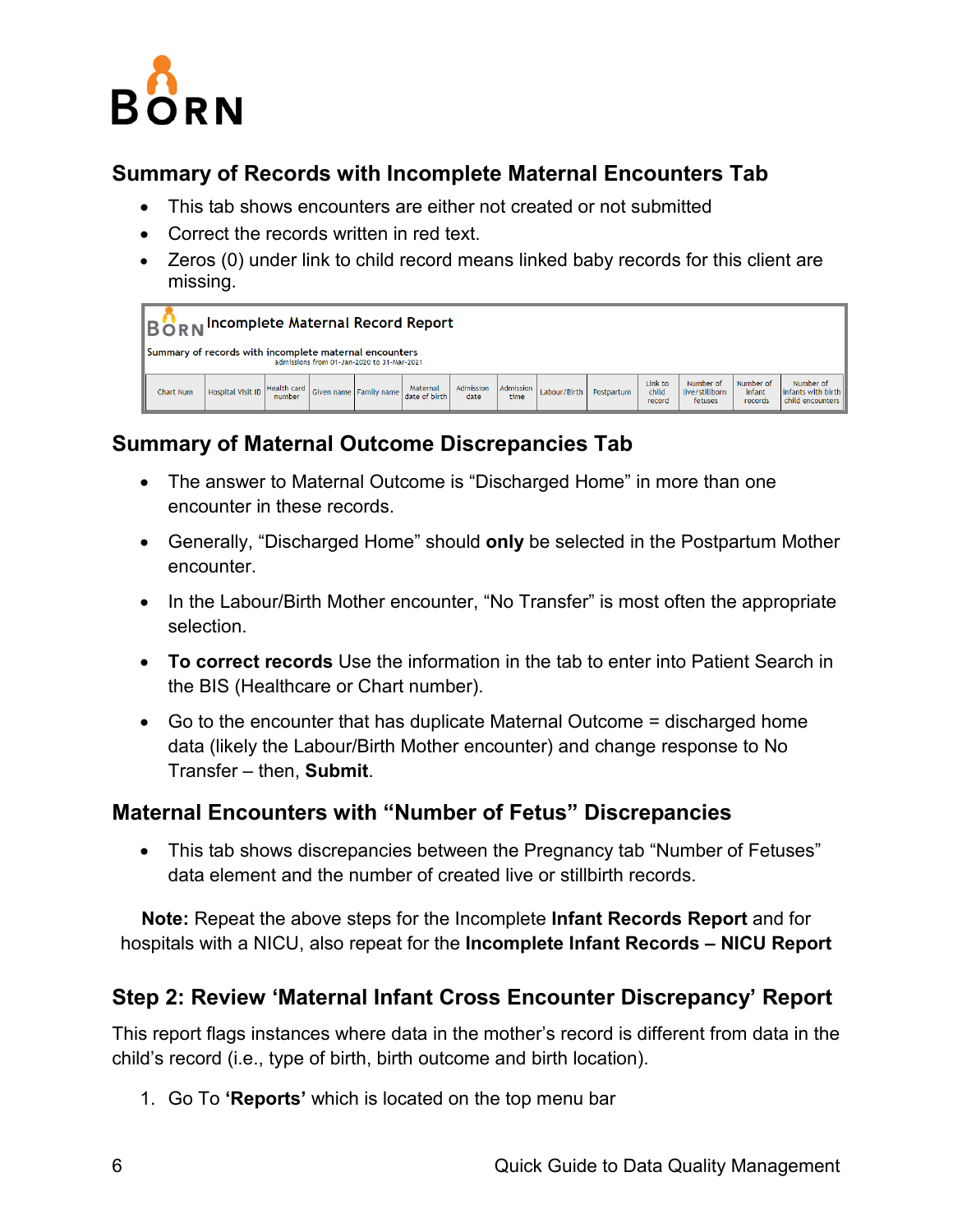

2. Click on the **'Monthly Data Quality Reports'** tab and select 'Maternal-Infant Cross-Encounter Discrepancy Report'.

| DATA DICTIONARY<br><b>HOMEPAGE</b><br>HELP<br>PROFILE                                                                                                                                                                                                                                                                                                  | SELECT ORGANIZATION     |                                                                                                                                                                                                                                | BORN\ereeson, Logout                                     |
|--------------------------------------------------------------------------------------------------------------------------------------------------------------------------------------------------------------------------------------------------------------------------------------------------------------------------------------------------------|-------------------------|--------------------------------------------------------------------------------------------------------------------------------------------------------------------------------------------------------------------------------|----------------------------------------------------------|
| <b>Bo</b><br><b>RN</b><br>Ontario                                                                                                                                                                                                                                                                                                                      |                         | Patient Search                                                                                                                                                                                                                 | Messages as Reports<br>Acknowledgement<br>Administration |
| Homepage + Reports<br>Reports                                                                                                                                                                                                                                                                                                                          |                         |                                                                                                                                                                                                                                |                                                          |
| <b>DASHBOARDS</b>                                                                                                                                                                                                                                                                                                                                      | <b>CLINICAL REPORTS</b> | ADMINISTRATIVE REPORTS                                                                                                                                                                                                         | MONTHLY DATA QUALITY REPORTS                             |
| Monthly Data Quality Reports<br>of the list.<br>Perinatal Quality Reports<br>Reconciliation Maternal Newborn<br>* Reconcillation - NICU/SCN<br>. Incomplete Maternal Record<br>. Incomplete infant Record<br>Inconsulata MILLI Jacobis<br>Maternal Infant Crows Encounter Discrepancy<br>C. Missing Data Blantens, Labour's Unitrant Postsa (um Mother |                         | The following reports are available to assist in the review of data submitted to BORN and complete data quality activities prior to monthly acknowledgement. It is recommended that each report is run beginning with the high |                                                          |

- 3. Select the date range you are looking at and click 'View Report.' To export to Excel, select the floppy disk icon in the center of the top section.
- 4. The number of records with cross-encounter discrepancies will display on the first tab of the report (summary tab) indicating the number of records requiring investigation and correction. The other tabs contain more information on the discrepant records.
- 5. To investigate individual records with cross encounter discrepancies:
	- a. Copy and paste the OHIP number (or client code) into the BIS **Patient Search** field.
	- b. Review the record and make necessary corrections (i.e. ensuring the pregnancy/birth outcome, type of birth, birth location, etc. is the same between birth child and labour/birth mother encounters). Ensure data is complete and accurate.

### <span id="page-6-0"></span>**Step 3: Review 'Reconciliation – Maternal Newborn' Report**

This report includes all birth child encounters created for your hospital. Reconciliation is key to capturing 100% of your organization's births in the BORN Information System (BIS).

1. Go To **'Reports'** which is located on the top menu bar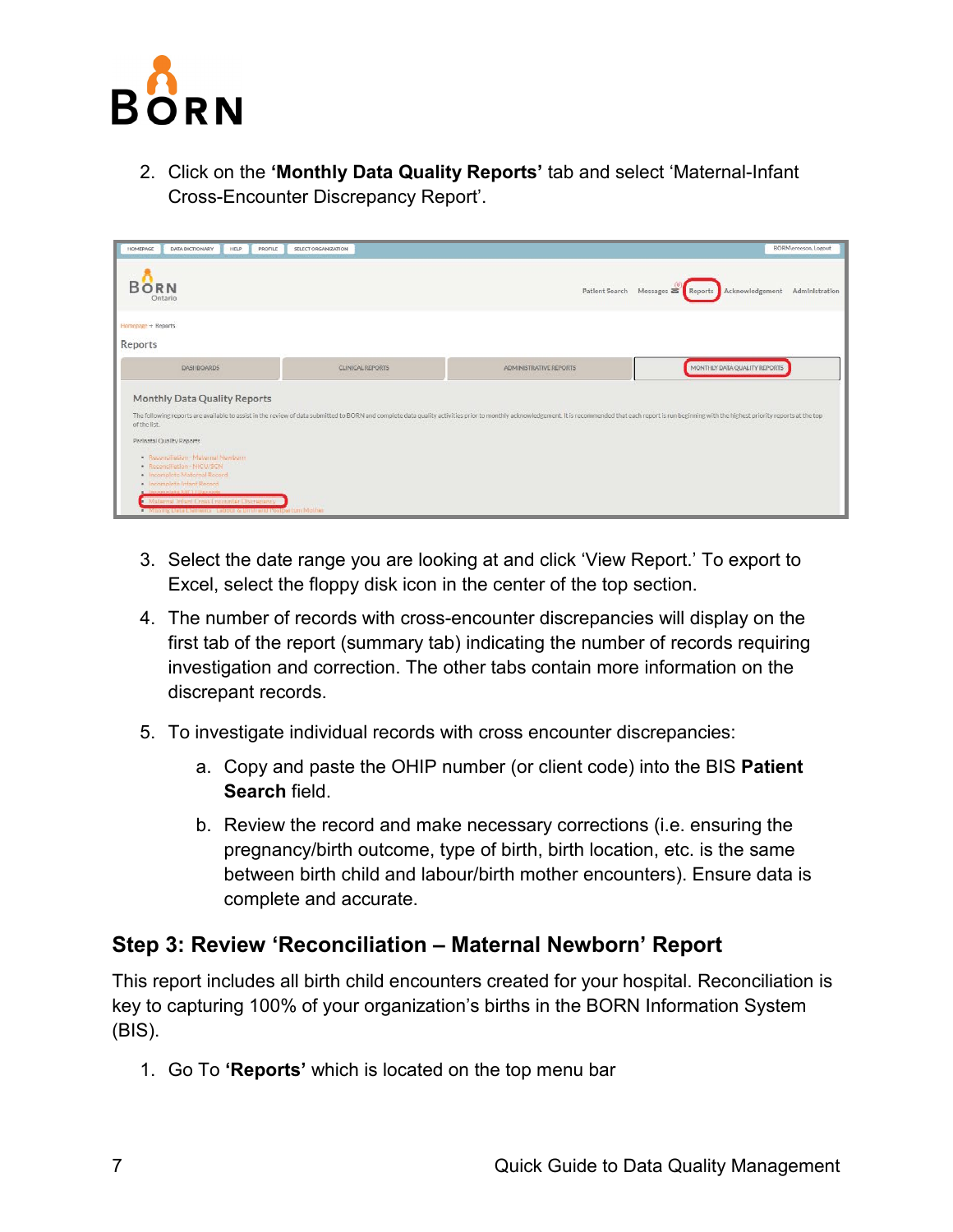

2. Click on the **'Monthly Data Quality Reports'** tab and select 'Reconciliation – Maternal Newborn Report'.

| <b>DATA DICTIONARY</b><br><b>HELP</b><br><b>HOMEPAGE</b><br><b>PROFILE</b>                                                                               | <b>SELECT ORGANIZATION</b> |                               | <b>BORN</b> \ereeson, Logout                                                                                                                                                                                                   |
|----------------------------------------------------------------------------------------------------------------------------------------------------------|----------------------------|-------------------------------|--------------------------------------------------------------------------------------------------------------------------------------------------------------------------------------------------------------------------------|
| <b>Bo</b><br><b>RN</b><br>Ontario                                                                                                                        |                            |                               | Patient Search Messages <b>Example 2</b> Reports<br>Acknowledgement<br>Administration                                                                                                                                          |
| Homepage $\rightarrow$ Reports                                                                                                                           |                            |                               |                                                                                                                                                                                                                                |
| <b>Reports</b>                                                                                                                                           |                            |                               |                                                                                                                                                                                                                                |
| <b>DASHBOARDS</b>                                                                                                                                        | <b>CLINICAL REPORTS</b>    | <b>ADMINISTRATIVE REPORTS</b> | MONTHLY DATA QUALITY REPORTS                                                                                                                                                                                                   |
| <b>Monthly Data Quality Reports</b><br>of the list.<br>Perinatal Quality Reports<br>Reconciliation - Maternal Newborn<br><b>Neuerlemocion Nicolae De</b> |                            |                               | The following reports are available to assist in the review of data submitted to BORN and complete data quality activities prior to monthly acknowledgement. It is recommended that each report is run beginning with the high |

- 3. Select the date range you are looking at and click View Report. To export to Excel, select the floppy disk icon in the center of the top section.
- 4. This report provides a list of maternal admissions, discharges, and births. The number of admissions, discharges, and births need to be cross-referenced with an internal data source. Examples of internal data sources include: Admission-Discharge-Transfer (ADT) lists, health records, computerized unit census or log book.
- 5. Do you have a different number of live and still births between your internal source and the report you just ran?
	- $\circ$  Perhaps a birth occurred at your hospital but was not entered into the BIS please check and enter the information into the BIS.
	- $\circ$  If a baby was born outside of a birthing hospital and not under the care of a midwife, the Labour Birth Mother and Birth Child encounters should be entered in the BIS under the first birthing hospital that they are admitted to. If your organization's internal source only represents births that occurred at your organization, this may account for the discrepancy in numbers. To check if this is the case:
		- a. Run the Maternal Newborn Reconciliation report for the time period of interest
		- b. Export to Excel
		- c. Click on List of Births (Birth Child) tab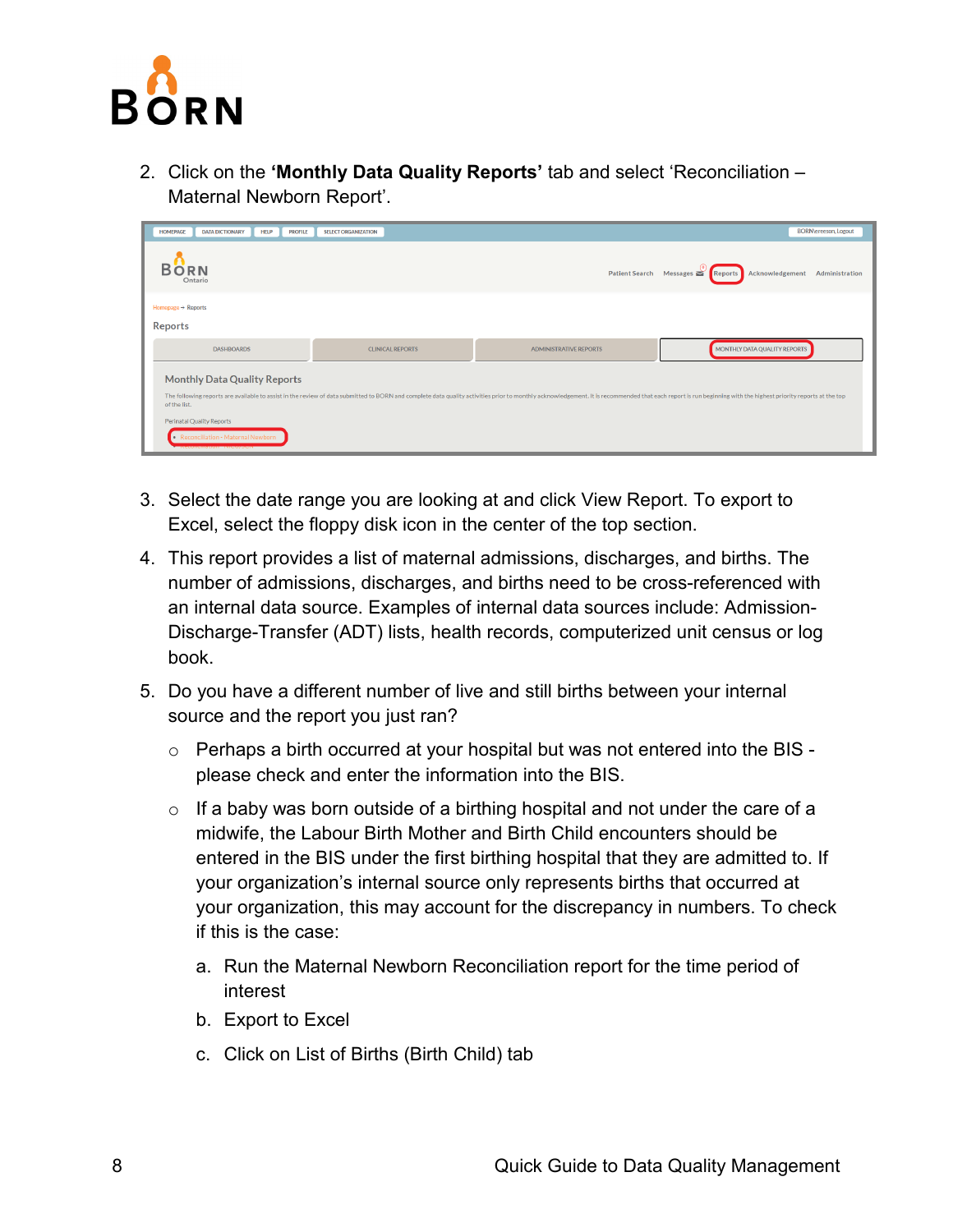

- d. Filter rows by 'Place of Birth' and/or 'Birth Hospital' to identify any baby(ies) not born at your organization
- 6. For hospitals with a **NICU,** repeat the above steps for the **'Reconciliation NICU' Report** to ensure 100% of NICU **discharges** are captured in the BIS

#### <span id="page-8-0"></span>**Step 4: Acknowledge Data**

- Acknowledgment is the final step of data quality management, after all of your incomplete reports have been viewed and corrected.
- Once acknowledged, clinical reports can be viewed with confidence. Your hospital data can also be included in research/data requests and the comparators in profile reports for other hospitals.
- 1. Click on 'Acknowledgement' as seen on the top menu bar

| <b>HOMEPAGE</b> | <b>DATA DICTIONARY</b> | <b>HELP</b> | <b>PROFILE</b> | <b>SELECT ORGANIZATION</b> | <b>BORN</b> \ereeson, Logout                                                    |
|-----------------|------------------------|-------------|----------------|----------------------------|---------------------------------------------------------------------------------|
| Ontario         |                        |             |                |                            | Patient Search Messages <b>Reports</b> Acknowledgement<br><b>Administration</b> |

2. Select the checkbox titled 'Show all unacknowledged records' to display all months not yet acknowledged, then click 'Search.'

| <b>HOMEPAGE</b>  |                                     | <b>DATA DICTIONARY</b><br><b>HELP</b><br><b>PROFILE</b>                                                                                                                              | <b>SELECT ORGANIZATION</b>                   |                                       |                                                       |                                                     |                                                 |                      | <b>BORN</b> vereeson, Logout |
|------------------|-------------------------------------|--------------------------------------------------------------------------------------------------------------------------------------------------------------------------------------|----------------------------------------------|---------------------------------------|-------------------------------------------------------|-----------------------------------------------------|-------------------------------------------------|----------------------|------------------------------|
| R                | IR N<br>Ontario                     |                                                                                                                                                                                      |                                              |                                       |                                                       |                                                     | Patient Search Messages Reports Acknowledgement |                      | Administration               |
|                  | Homepage > Acknowledgement          |                                                                                                                                                                                      |                                              |                                       |                                                       |                                                     |                                                 |                      |                              |
|                  |                                     | <b>Data Submission Acknowledgement</b>                                                                                                                                               |                                              |                                       |                                                       |                                                     |                                                 |                      |                              |
|                  | <b>Labour, Birth and Postpartum</b> |                                                                                                                                                                                      |                                              |                                       |                                                       |                                                     |                                                 |                      | Q                            |
|                  |                                     | By acknowledging, you are confirming that all counts below are correct, all applicable encounters are complete and accurate and all identified discrepancies have been resolved.     |                                              |                                       |                                                       |                                                     |                                                 |                      |                              |
| Organization:    |                                     |                                                                                                                                                                                      |                                              |                                       |                                                       |                                                     |                                                 |                      |                              |
| Year:            |                                     | 2021<br>$\overline{\phantom{a}}$                                                                                                                                                     | Month:                                       | March                                 | ٠                                                     |                                                     |                                                 |                      |                              |
|                  |                                     | Show all unacknowledged records                                                                                                                                                      |                                              |                                       |                                                       |                                                     |                                                 |                      |                              |
|                  |                                     |                                                                                                                                                                                      |                                              |                                       |                                                       |                                                     |                                                 |                      | <b>Q SEARCH</b>              |
|                  |                                     | To Acknowledge Labour/Birth and Postpartum:                                                                                                                                          |                                              |                                       |                                                       |                                                     |                                                 |                      |                              |
|                  |                                     | 1. Check the box beside the Number of Live Births Submitted to confirm this is accurate. If inaccurate, reconcile all live births.                                                   |                                              |                                       |                                                       |                                                     |                                                 |                      |                              |
|                  |                                     | 2. Check the box beside the Number of Stillbirths Submitted to confirm this is accurate. If inaccurate, reconcile all stillbirths.<br>3. Ensure all Incomplete records are resolved. |                                              |                                       |                                                       |                                                     |                                                 |                      |                              |
| 4. Click Submit. |                                     |                                                                                                                                                                                      |                                              |                                       |                                                       |                                                     |                                                 |                      |                              |
| Year             | Month                               | Data<br>Submission<br>Type                                                                                                                                                           | Number of<br><b>Live Births</b><br>Submitted | Number of<br>Stillbirths<br>Submitted | Number of<br>Incomplete Maternal<br>Records in Draft* | Number of<br>Incomplete Infant<br>Records in Draft* | Submitted Date/Time (User)<br>Comments          | Incomplete<br>Report |                              |
| 2021             | March                               | Labour/Birth and Postpartum                                                                                                                                                          |                                              |                                       | $\overline{3}$                                        | 6                                                   | Not Submitted                                   | Maternal<br>Infant   |                              |

3. If you want to see one month only, select the year and month that you would like to acknowledge and click Search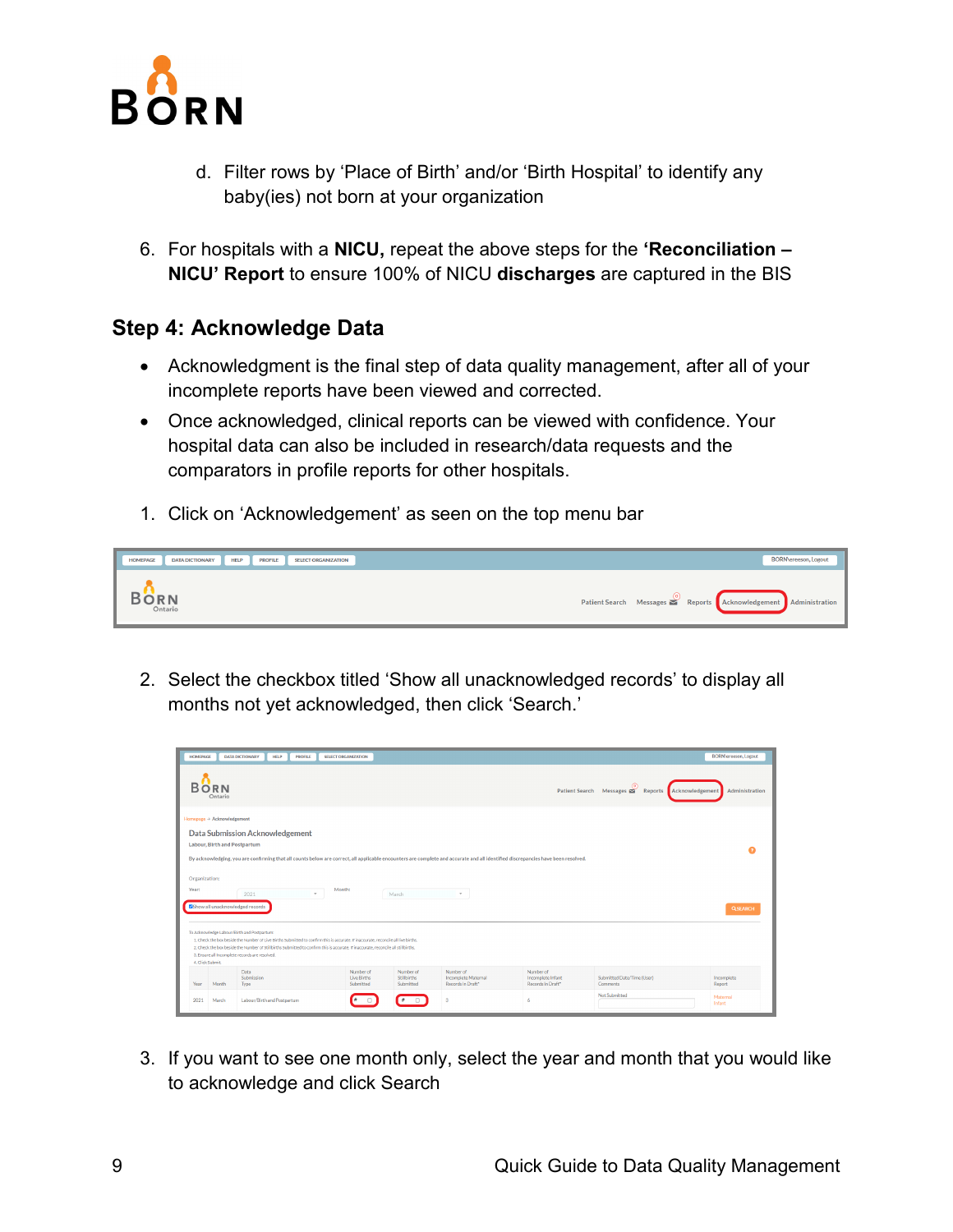

- 4. Once the data table is displayed, in order to report data completion, click the box under the number of live births and the number of stillbirths submitted.
- 5. For hospitals with an NICU repeat the above process for NICU data and in the data table, click the box under the number of NICU Discharges beside Data Submission Type (provided these numbers match your expected values as confirmed by your internal data source) and click 'Save'